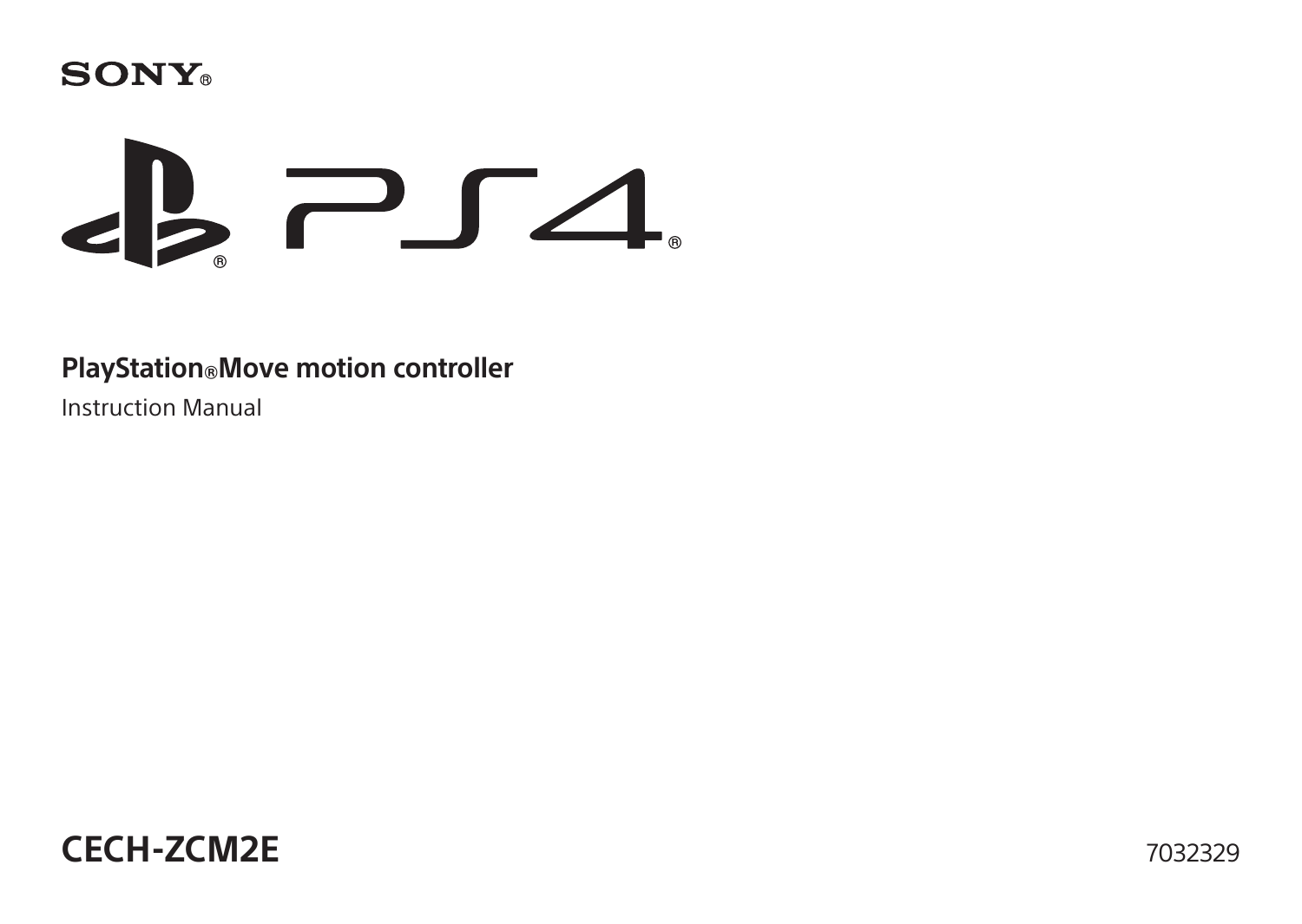#### **EN**

## **Before use**

- ˎ Carefully read this manual and any manuals for compatible hardware. Retain instructions for future reference.
- ˎ Always update your system to the latest version of the system software.

## **Precautions**

#### **Safety**

- ˎ Avoid prolonged use of this product. Take a 15-minute break during each hour of play.
- ˎ Stop using this product immediately if you begin to feel tired or if you experience discomfort or pain in your hands or arms during use. If the condition persists, consult a doctor.
- ˎ If you experience any of the following health problems, discontinue use of the system immediately. If symptoms persist, consult a doctor.
	- ˋ Dizziness, nausea, fatigue or symptoms similar to motion sickness.
	- Discomfort or pain in a part of the body, such as eyes, ears, hands or arms.
- . The product is intended for use with the hands only.
- ˎ The vibration function of this product can aggravate injuries. Do not use the vibration function if you have any ailment or injury to the bones, joints, or muscles of your hands or arms. You can turn on or turn off the vibration function from  $\mathbb{S}$  (Settings) on the function screen.
- ˎ Avoid holding the product closer than 20 cm from the face or eyes.

ˎ Keep the product out of the reach of small children. Young children might damage the product causing it to malfunction, swallow small parts, wrap the cables around themselves or accidentally injure themselves or others.

## **Use and handling**

- When using the controller, be aware of the following points.
	- Before use, make sure that there is plenty of space around you.
	- $-$  Do not use with the USB cable connected.
	- $-$  Attach the supplied strap to the controller and wear the strap on your wrist to help prevent losing your grip on the controller.



- Firmly grip the controller to prevent it from slipping out of your grasp and causing damage or injury. Furthermore, avoid swinging the controller with excessive force.
- ˎ Do not squeeze the sphere, hold it tightly or place objects on top of it, as doing so may cause it to become misshapen.
- ˎ Do not allow liquid or small particles to get into the product.
- . Do not touch the product with wet hands.
- ˎ Do not throw or drop the product or subject it to strong physical shock.
- ˎ Do not put heavy objects on the product.
- Do not touch the inside of the USB connector or insert foreign objects.
- ˎ Never disassemble or modify the product.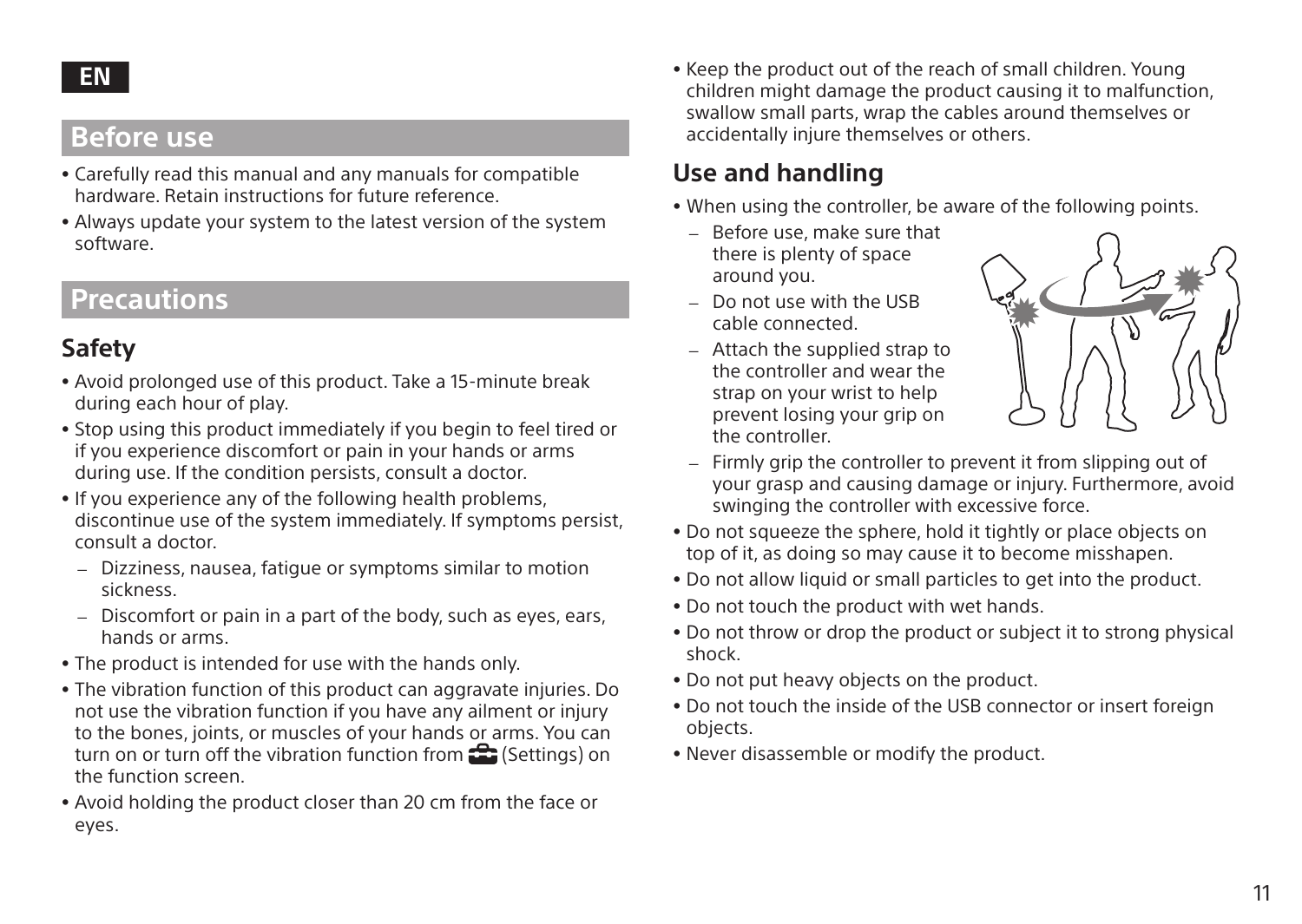## **Exterior protection**

Follow the instructions below to help prevent the product exterior from deteriorating or becoming discoloured.

- ˎ Do not place any rubber or vinyl materials on the product exterior for an extended period of time.
- ˎ Use a soft, dry cloth to clean the product. Do not use solvents or other chemicals. Do not wipe with a chemically-treated cleaning cloth.

## **Storage conditions**

- ˎ Do not expose the product to high temperatures, high humidity or direct sunlight.
- ˎ Do not expose the product to dust, smoke or steam.

### **Part names**

#### **Front view**



**Rear view**



\*1 Use this button in place of the OPTIONS button. \*2 Use this button in place of the SHARE button.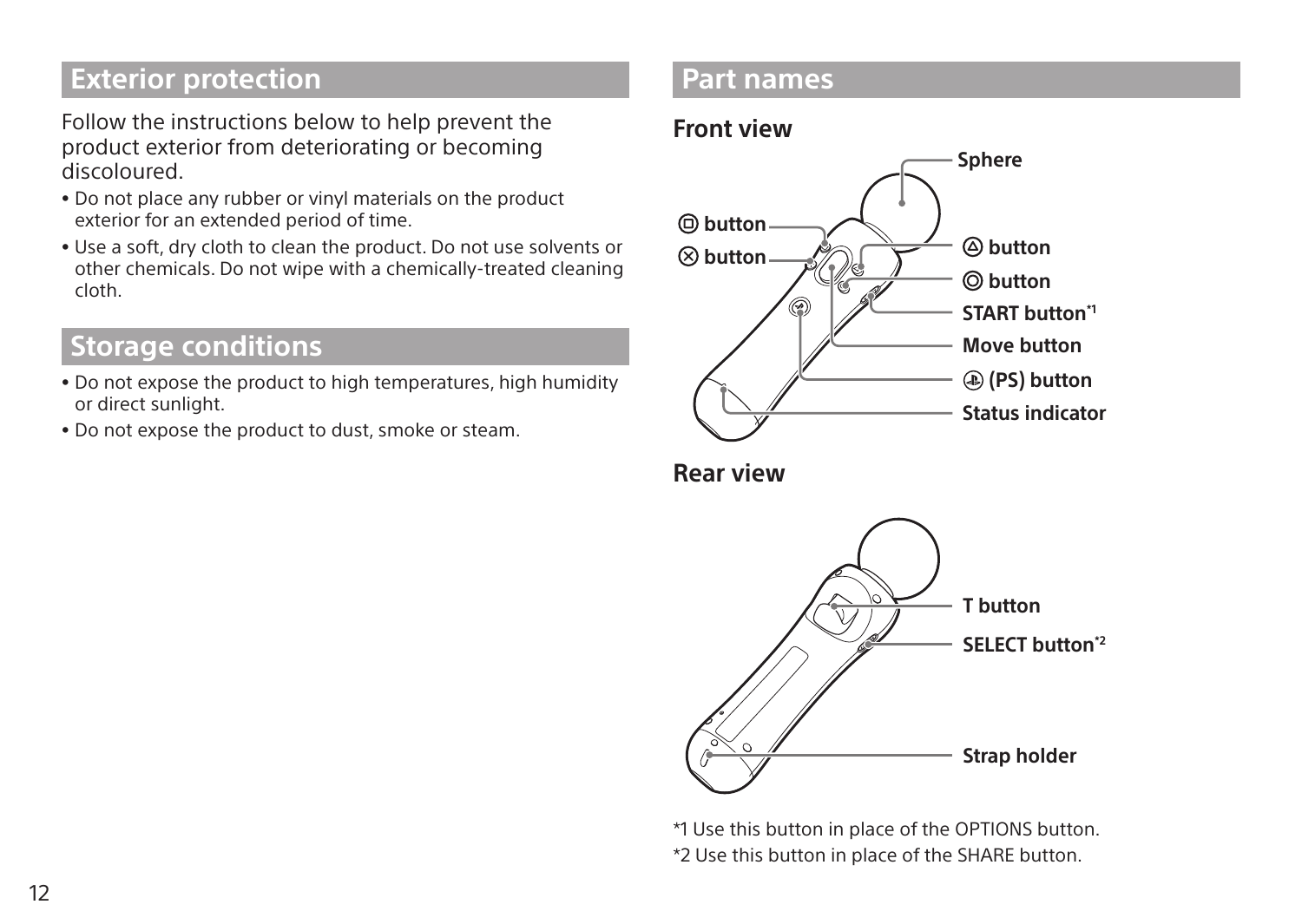#### **Bottom view**



# **Getting started**

# **Attaching the supplied strap**



## **Pairing your controller**

Before using the motion controller, you must first pair it with the PlayStation®4 system. You need to do this only the first time you use the motion controller.

## 1 **Turn on your PS4™ system.**

#### 2 **Connect your controller to the PS4™ system with a USB cable.**

Use the USB cable supplied with your PS4™ system.

3 **Press the (PS) button on your controller.** The controller is paired with the PS4™ system.

#### **Hints**

- ˎ Use PS4™ system software version 4.70 or later.
- ˎ You can use up to four motion controllers at one time. To use two or more motion controllers, pair each controller separately.
- ˎ When a paired controller is used with another system, the pairing with the original system will be cleared. Pair the controller with the system again if it has been used with another system.

### **Connecting/setting up a camera**

Connect and set up the PlayStation®Camera (sold separately). For details, refer to the instruction manual for the camera.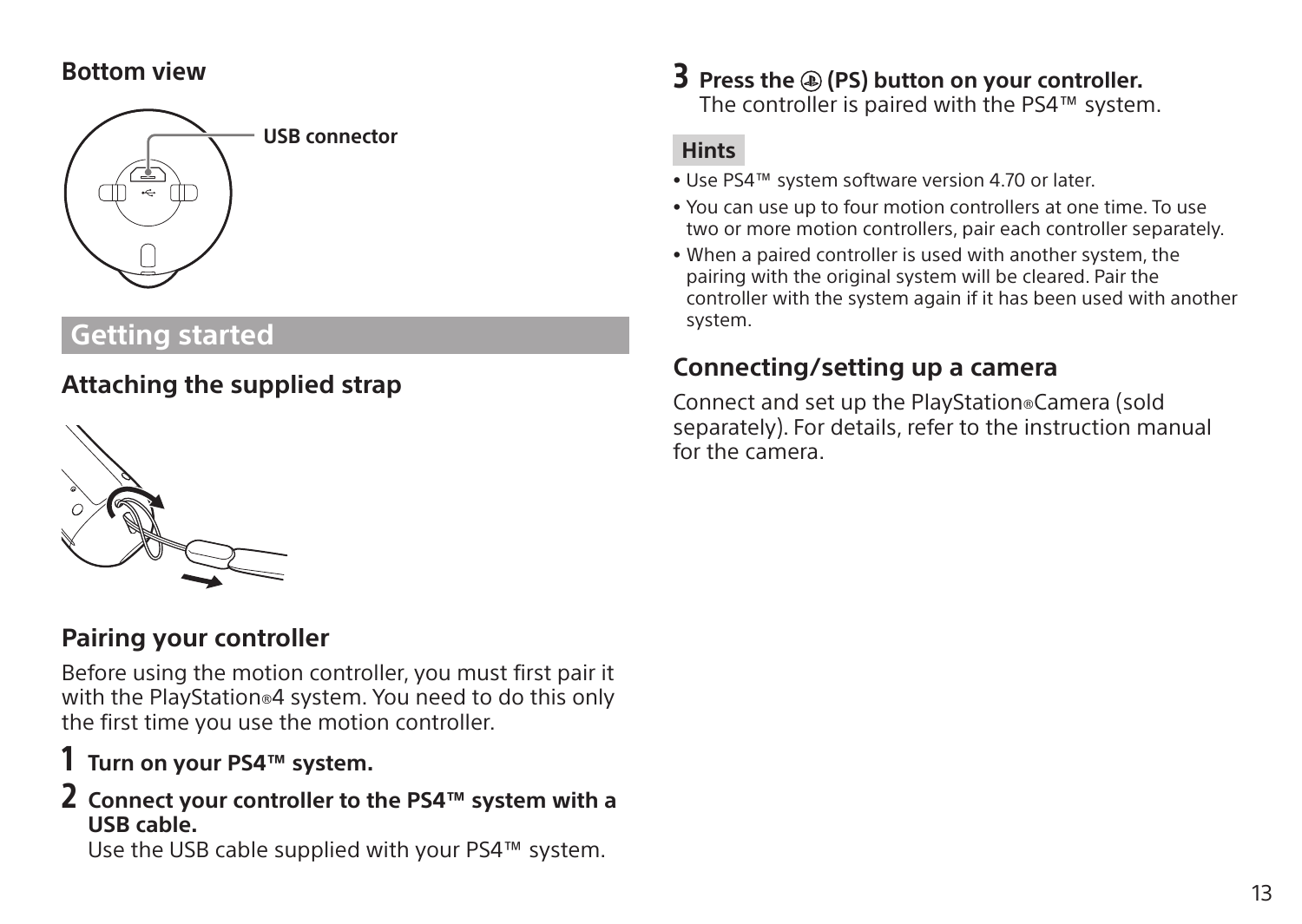# **Using your controller**

#### **Notice**

Always disconnect the USB cable before use.

- 1 **Turn on your PS4™ system.**
- 2 **Press the (PS) button on your motion controller.** The controller is automatically assigned to a user.
- 3 **Wear the strap on your wrist.**



#### **Hints**

- . Press and hold the T button to use the motion controller to navigate menus. Press the Move button or  $\Omega$  button to select an item.
- To quit a game, press and hold the (D) (PS) button, and then follow the on-screen instructions.

# **Adjusting the controller settings**

Select  $\triangleq$  (Settings) > [Devices] > [Controllers] from the function area.

| <b>Enable Vibration</b> | Set the vibration function on or off.<br>Clearing the checkbox disables the<br>function, and the controller won't vibrate<br>even if you enable vibration in the game<br>settings. |
|-------------------------|------------------------------------------------------------------------------------------------------------------------------------------------------------------------------------|
|                         |                                                                                                                                                                                    |

#### **Hint**

You can also adjust some settings while playing a game. Press and hold the  $\overline{P}(P5)$  button, and then follow the on-screen instructions.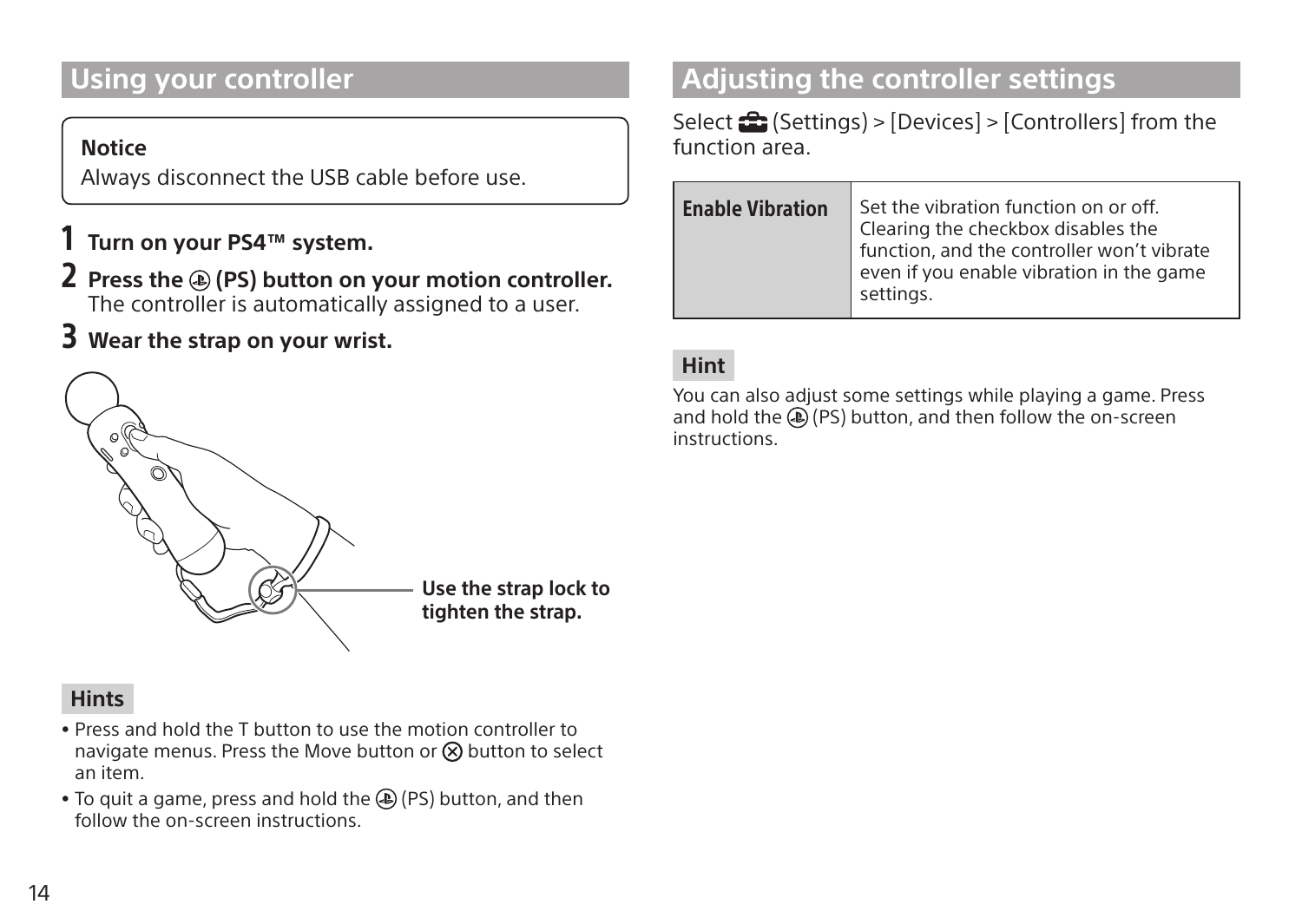# **Charging your controller**

Charge the motion controller by connecting it to a PS4™ system that is turned on, using the USB cable supplied with the PS4™ system. While the motion controller is charging, the status indicator blinks slowly. When charging is complete, the status indicator turns off.

#### **Hints**

- ˎ You can also charge the controller while the PS4™ system is in rest mode. From the PS4™ system's function screen, go to (Settings) > [Power Saving Settings] > [Set Features Available in Rest Mode] > [Supply Power to USB Ports], and then select an option other than [Off].
- ˎ Check the battery charge level on the screen by pressing and holding the (D (PS) button.

## **Battery**

#### **Caution – using the built-in battery:**

- This product contains a lithium-ion rechargeable battery.
- Before using this product, read all instructions for handling and charging the battery and follow them carefully.
- Take extra care when handling the battery. Misuse can cause fire and burns.
- Never attempt to open, crush, heat or set fire to the battery.
- Do not leave the battery charging for a prolonged period of time when the product is not in use.
- Always dispose of used batteries in accordance with local laws or requirements.
- Do not handle the damaged or leaking battery.

- If the internal battery fluid leaks, stop using the product immediately and contact technical support for assistance. If the fluid gets on to your clothes, skin or into your eyes, immediately rinse the affected area with clean water and consult your doctor. The battery fluid can cause blindness.

#### **Battery life and duration**

- . The battery has a limited lifespan. Battery charge duration gradually decreases with repeated usage and age. Battery life also varies depending on the storage method, usage state, environment and other factors.
- Charge in an environment where the temperature range is between 10 °C and 30 °C. Charging may not be as effective when performed in other environments.
- ˎ Battery duration may vary depending on the usage condition and environmental factors.
- ˎ If you do not plan to use the motion controller for an extended period of time, it is recommended that you fully charge it at least once a year to help maintain battery functionality.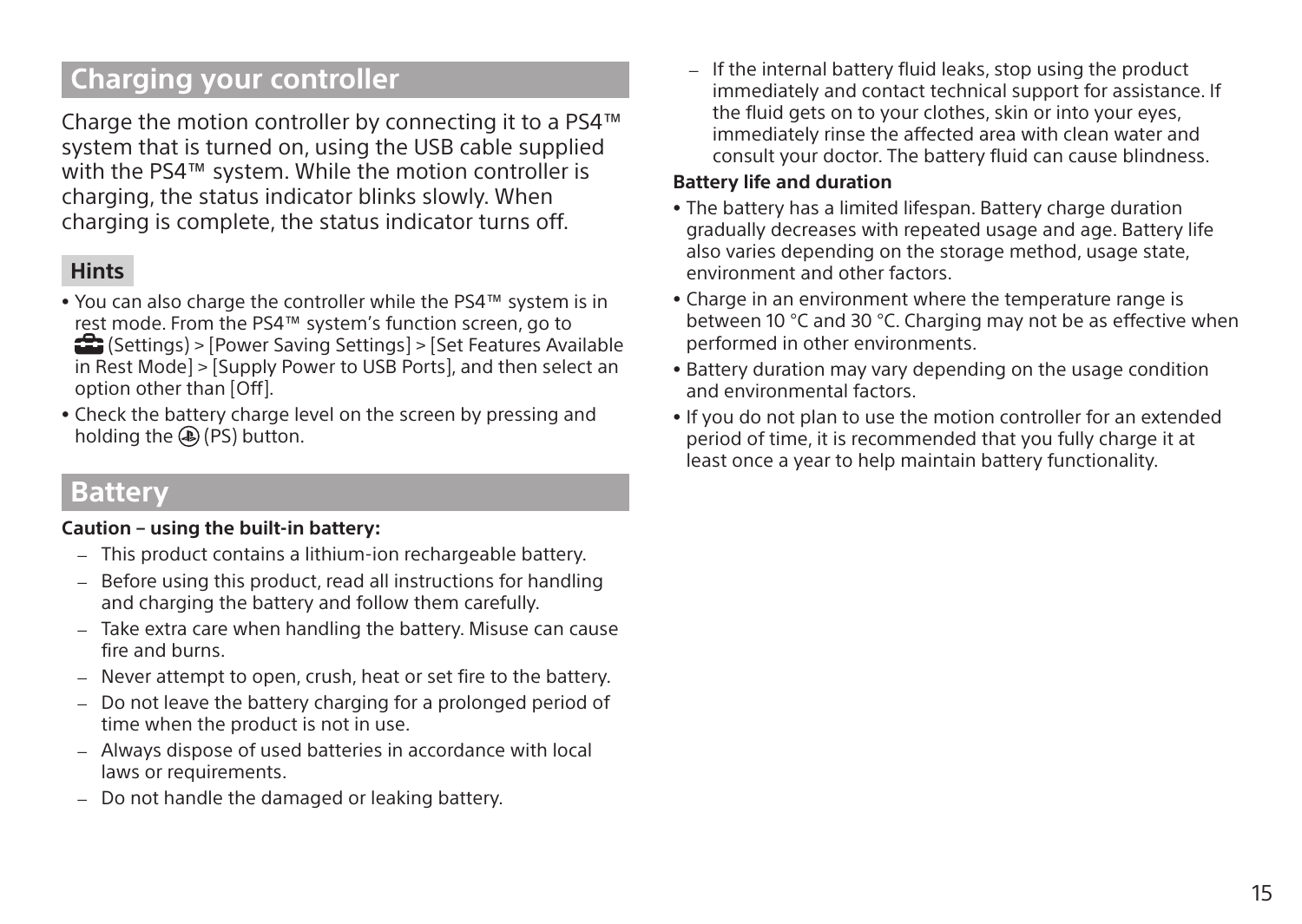# **Resetting your controller**

If the motion controller responds abnormally or doesn't work as intended, try resetting it by pressing the reset button on the back of the controller with a fine-tipped object such as a pen.



# **Specifications**

| Input power rating                                                   | $5 V = 900 mA$                                       |
|----------------------------------------------------------------------|------------------------------------------------------|
| Battery type                                                         | Built-in lithium-ion battery                         |
| Battery voltage                                                      | $3.6 V =$                                            |
| <b>Battery capacity</b>                                              | 1900 mAh                                             |
| Operating temperature                                                | 5 °C to 35 °C                                        |
| <b>External dimensions</b><br>(excluding maximum<br>projecting part) | Approx. 200 mm $\times$ 46 mm<br>(height × diameter) |
| Mass                                                                 | Approx. 145 g                                        |
| <b>Country of production</b>                                         | China                                                |

Design and specifications are subject to change without notice.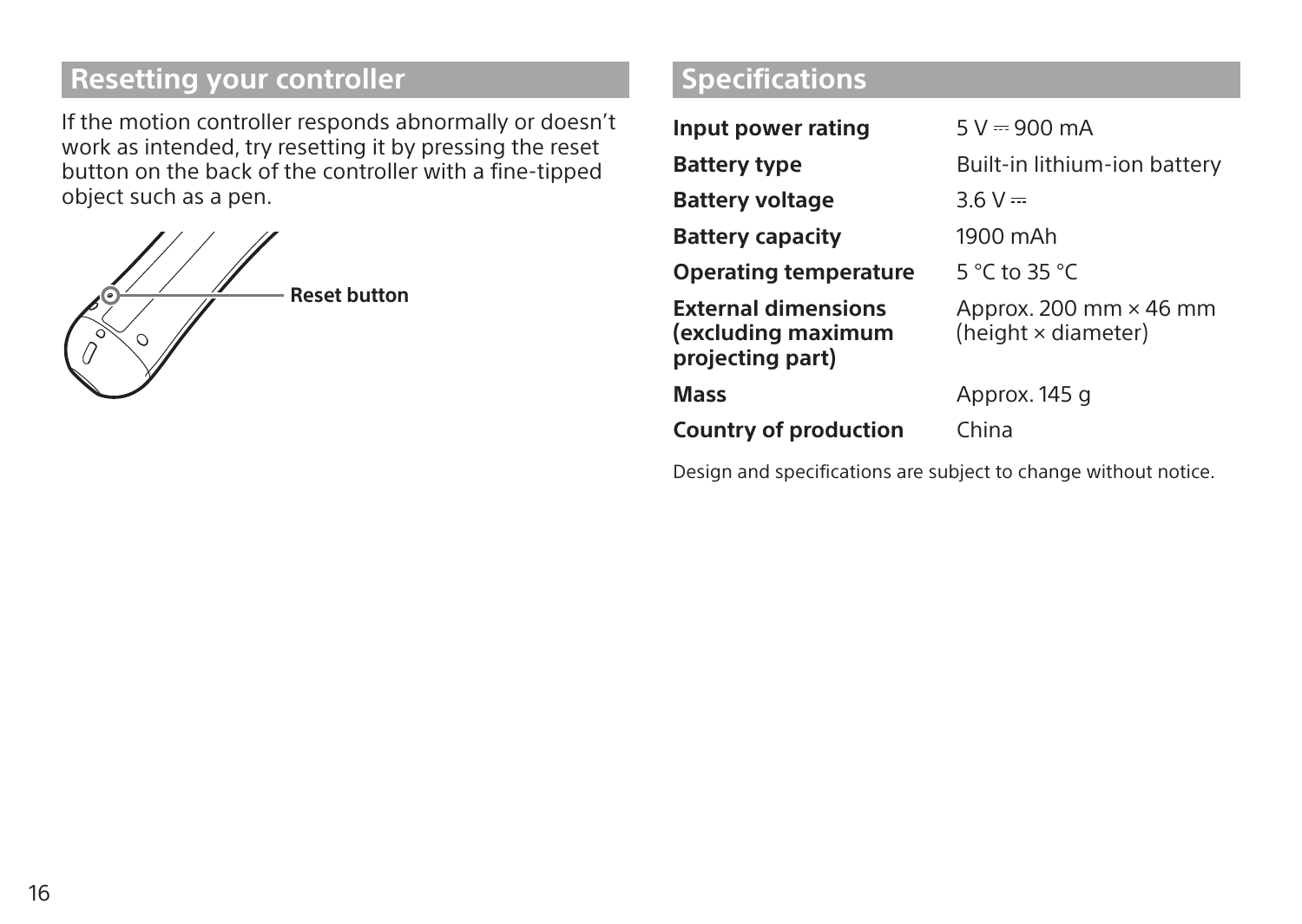## **GUARANTEE**

This product is covered for 12 months from date of purchase by the manufacturer's guarantee. Please refer to the guarantee supplied in the PS4™ package for full details.

This product has been manufactured by or on behalf of Sony Interactive Entertainment Inc., 1-7-1 Konan Minato-ku Tokyo, 108-0075 Japan.

Imported into Europe and Distributed by Sony Interactive Entertainment Europe Limited, 10 Great Marlborough Street, London, W1F 7LP, United Kingdom.

The Authorised Representative for issuing and holding Declarations of Conformity is Sony Belgium, bijkantoor van Sony Europe Limited, Da Vincilaan 7-D1, 1935 Zaventem, Belgium.

#### **For customers in Europe and Turkey.**

#### **RE Directive "Informal DoC" statement**

Hereby, Sony Interactive Entertainment Inc., declares that this product is in compliance with the essential requirements and other relevant provisions of Directive 2014/53/EU.

For details, please access the following URL: http://www.compliance.sony.de/

The frequencies used by the wireless networking feature of this product are the 2.4 GHz (Bluetooth®) range.

Wireless frequency band and maximum output power:

– Bluetooth® 2.4GHz: less than 10mW



Where you see either symbol on any of our electrical products. batteries or packaging, it indicates that the relevant electrical product or battery should not be disposed of as general household waste in the EU, Turkey, or other countries with separate waste collection systems available. To ensure correct waste treatment, please dispose of them via an authorised collection facility, in accordance with any applicable laws or requirements. Waste electrical products and batteries may also be disposed of free of charge via retailers when buying a new product of the same type. Furthermore, within EU countries larger retailers may accept small waste electronic products free of charge. Please ask your local retailer if this service is available for the products you wish to dispose of. In so doing, you will help to conserve natural resources and improve standards of environmental protection in treatment and disposal of electrical waste.

This symbol may be used on batteries in combination with additional chemical symbols. The chemical symbol for lead (Pb) will appear if the battery contains more than 0.004% lead.

This product contains a battery which is permanently built-in for safety, performance or data integrity reasons. The battery should not need to be replaced during the lifetime of the product and should only be removed by skilled service personnel. To ensure the correct waste treatment of the battery, please dispose of this product as electrical waste.